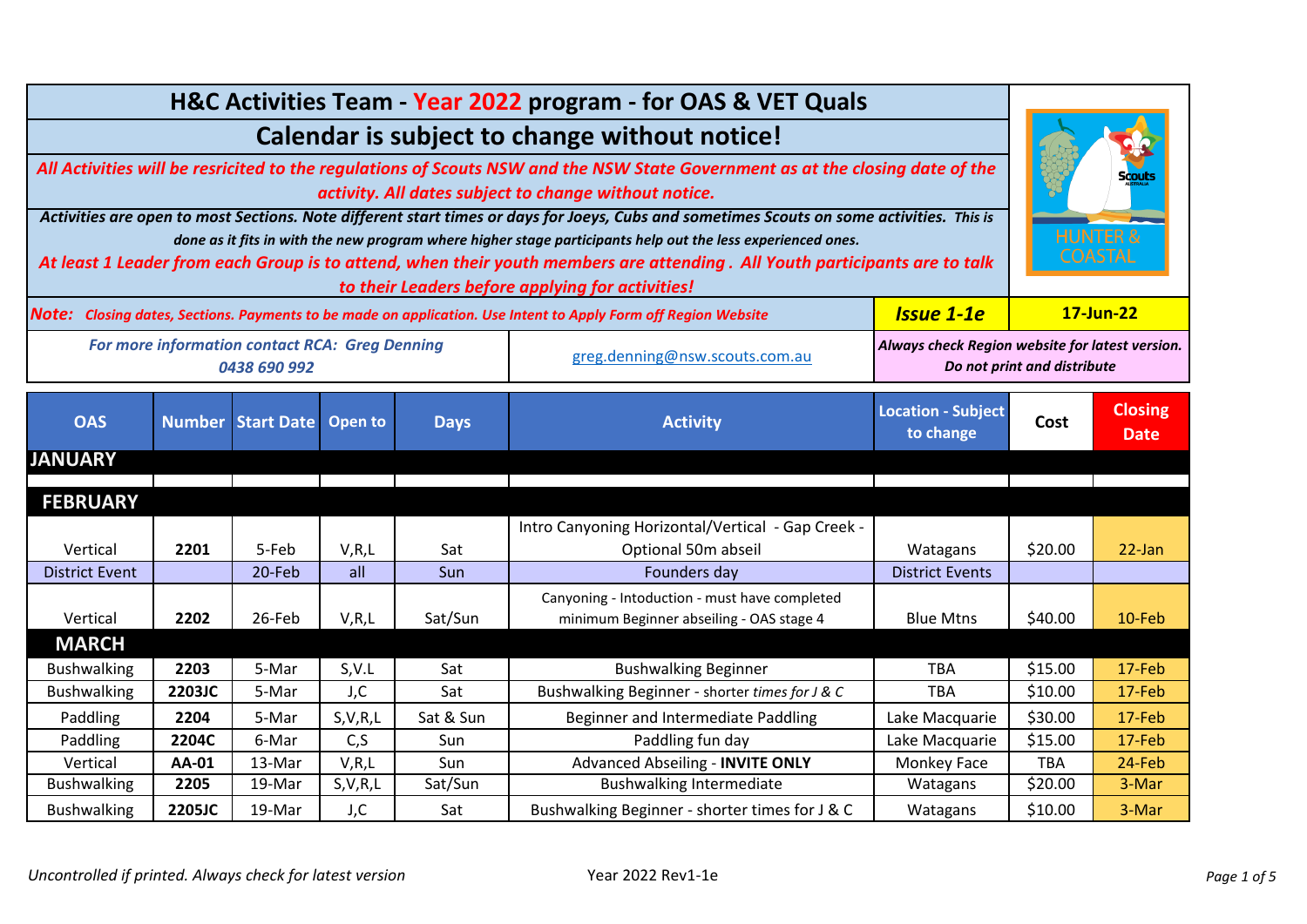| Archery                    | <b>State</b> | 19-Mar    | $15$ yrs +    | Sat/Sun     | Archery - 2 day                                   | Jilliby                | \$65.00 ?? | <b>State</b> |
|----------------------------|--------------|-----------|---------------|-------------|---------------------------------------------------|------------------------|------------|--------------|
|                            |              |           |               |             | White Water - must have completed Intermediate    |                        |            |              |
| White Water                | 2207         | 26-Mar    |               | Sat/Sun     | paddling - OAS stage 5+                           | Barrington             | \$30.00    | 10-Mar       |
|                            |              |           |               |             | Beginner Rock and Abseiling Fundamentals (req for |                        |            |              |
| Vertical                   | 2208         | 26-Mar    | S, V, R, L    | Sat/Sun     | all Vertical) OAS up to Stage 4                   | Watagans               | \$40.00    | 10-Mar       |
| Vertical                   | 2209         | 26-Mar    | S, V, R, L    | Sat/Sun     | Abseiling Intermediate - OAS Stages 5 & 6         | Watagans               | \$40.00    | 10-Mar       |
| <b>APRIL</b>               |              |           |               |             | School holidays 9th to 24th                       |                        |            |              |
| Paddling                   | 2210         | 2-Apr     | S, V, R, L    | Sat & Sun   | Beginner and Intermediate Paddling                | Gosford                | \$30.00    | 16-Mar       |
| Paddling                   | 2210C        | 3-Apr     | C, S          |             | Paddling fun day                                  | Gosford                | \$15.00    | 16-Mar       |
| <b>Environment</b>         | 2211         | 9-Apr     | C, S, V, R, L | Sat & Sun   | <b>Environmental Camp</b>                         | Myuna Bay              | \$25.00    | 24-Mar       |
| Aquatics                   | 2212         | 10-Apr    | J, C, S       | Sun (PM)    | Snorkelling Introduction                          | Norah Head             | \$15.00    | 25-Mar       |
|                            |              |           |               |             | Snorkelling Scouting Skill Safe and Trained       |                        |            |              |
| Aquatics                   | 2213         | 9-Apr     | V, R, L       | Sat/Sun     | Participant, OAS Stage 5+                         | Norah Head             | \$35.00    | 23-Mar       |
| Easter                     |              | 15-Apr    |               |             |                                                   |                        |            |              |
|                            |              |           |               |             | Introductory Try Rock- Newcastle & Port Stephens  |                        |            |              |
| <b>Vertical - District</b> | 2214         | 30-Apr    | C, S, V, R, L | Sat         | Districts only. Limited numbers                   | <b>Boat Harbour</b>    | \$20.00    | 10-Apr       |
| <b>MAY</b>                 |              |           |               |             |                                                   |                        |            |              |
| <b>Boating</b>             | 2215         | 1-May     | C, S, V, R, L | Sun         | <b>Try Sailing Day</b>                            | <b>Speers Point</b>    | $$25.00*$  | 13-Apr       |
| <b>District Event</b>      |              | 14-May    | J,C,S,V,R,L   | Sat         | World Event - JOTT - Jamboree of the trail        | <b>District</b>        | <b>TBA</b> | <b>TBA</b>   |
|                            |              |           |               |             |                                                   |                        |            |              |
| Alpine                     | 2217         | 15-May    | J,C,S,V,R,L   | Sun         | Alpine Walking Intro/Preparation                  | Catherine Hill Bay     | \$5.00     | 28-Apr       |
|                            |              |           |               |             | Beginner Rock and Abseiling Fundamentals (reg for |                        |            |              |
| Vertical                   | 2219         | 20-May    | S, V, R, L    | Sat/Sun     | all Vertical) OAS up to Stage 4                   | <b>Brokenback</b>      | \$40.00    | 4-May        |
| Vertical                   | 2220         | 20-May    | S, V, R, L    | Sat/Sun     | Abseiling Intermediate - OAS Stages 5 & 6         | <b>Brokenback</b>      | \$40.00    | 4-May        |
| <b>JUNE</b>                |              |           |               |             |                                                   |                        |            |              |
| Alpine                     | 2221         | $11$ -Jun | V, R, L       | Sat & Sun   | Alpine Walking Practical                          | <b>Barrington Tops</b> | \$30.00    | $26$ -May    |
|                            |              |           |               |             | Vertical- Intermediate Caving - Must have done    |                        |            |              |
| Vertical                   | 2222         | $11$ -Jun | V, R, L       | Sat/Sun/Mon | <b>Timor caving</b>                               | Bungonia               | $$40 * +$  | 26-May       |
| Archery                    | 2227         | 18-Jun    | $11$ yrs +    | Sat         | Archery Funday                                    | Jilliby                | \$30.00    | $2-Jun$      |
| Flying fox                 | 2228         | 25-Jun    | V, R, L       | Sat & Sun   | <b>Flying Fox Construction</b>                    | Mayfield               | \$50.00    | 9-Jun        |
| <b>JULY</b>                |              |           |               |             | School holidays 2nd to 17th                       |                        |            |              |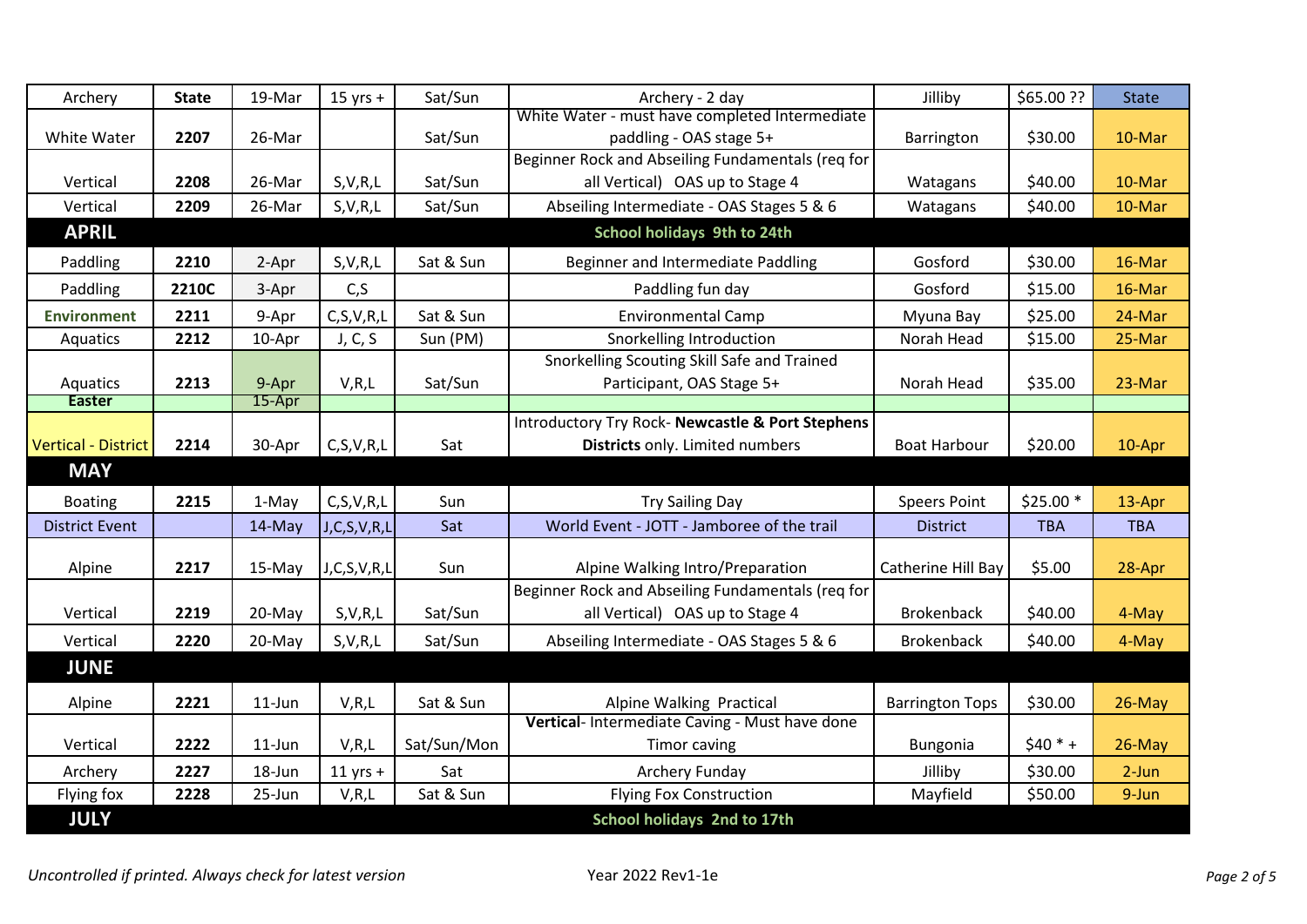|                            |        |            |               |             | Beginner & Intermediate Caving -pre reqs - AOS     |                     |            |           |
|----------------------------|--------|------------|---------------|-------------|----------------------------------------------------|---------------------|------------|-----------|
| Vertical                   | 2229   | $2$ -Jul   | S, V, R, L    | Sat & Sun   | Stage 3                                            | Timor               | \$40.00    | 16-Jun    |
| Alpine                     | 2230   | $16$ -Jul  | V, R, L       | Sat & Sun   | Alpine on Snow - Cross Country                     | Perisher            | \$40.00    | 30-Jun    |
| Special                    | 2231   | $16$ -Jul  | V, R, L       | Sat & Sun   | Search and Rescue - OAS Level 7 +                  | <b>TBA</b>          | <b>TBA</b> | 30-Jun    |
|                            |        |            |               |             | Introductory Try Caving - Gosford District only.   |                     |            |           |
| <b>Vertical - District</b> | 2232   | 29-Jul     | S, V, R, L    | Sat/Sun     | Limited numbers                                    | Timor               | \$40.00    | 9-Jul     |
| <b>AUGUST</b>              |        |            |               |             |                                                    |                     |            |           |
|                            |        |            |               |             | Beginner Rock and Abseiling Fundamentals (req for  |                     |            |           |
| Vertical                   | 2233   | 7-Aug      | S, V, R, L    | Sat/Sun     | all Vertical) OAS up to Stage 4                    | Watagans            | \$40.00    | $22$ -Jul |
|                            |        |            |               |             |                                                    |                     |            |           |
| Vertical                   | 2234   | 7-Aug      | S, V, R, L    | Sat/Sun     | Abseiling Intermediate or build on existing skills | Watagans            | \$40.00    | $22$ -Jul |
| Vertical                   | 2234A  | 7-Aug      | v, R, L       | Sat/Sun     | Abseil - Advanced- OAS Stages 7,8 or 9             | Watagans            | \$40.00    | $22$ -Jul |
| Alpine                     | 2235   | 13-Aug     | V, R, L       | Sat/Sun     | Alpine on Snow - Back Country                      | Guthega             | <b>TBA</b> | $26$ -Jul |
| <b>Bushwalking</b>         | 2136   | 20-Aug     | S, V, R, L    | Sat/Sun     | Bushwalking Introduction & Intermediate            | Jilliby             | \$25.00    | 4-Aug     |
| <b>Bushwalking</b>         | 2236JC | 20-Aug     | J,C           | Sat         | <b>Bushwalking Introduction</b>                    | Jilliby             | \$15.00    | 4-Aug     |
| <b>Boating</b>             | 2237   | $20 - Aug$ | C, S, V, R, L | Sat & Sun   | Try Sailing 2 day                                  | <b>Speers Point</b> | \$40.00 *  | 4-Aug     |
| <b>SEPTEMBER</b>           |        |            |               |             | School holidays 24th to Oct 9th                    |                     |            |           |
| <b>Bushwalking</b>         | 2239   | 3-Sep      | S, V, R, L    | Sat         | <b>Bushwalking Introduction</b>                    | Manning             | \$15.00    | 18-Aug    |
| <b>Bushwalking</b>         | 2240   | 4-Sep      | S, V, R, L    | Sun         | <b>Bushwalking Introduction</b>                    | Blackbutt           | \$15.00    | 18-Aug    |
|                            |        |            |               |             | Introductory Try Rock - Hunter Valley & Manning    |                     |            |           |
| <b>Vertical - District</b> | 2241   | 10-Sep     | C, S, V, R    | Sat         | Districts only. Limited numbers                    | Jilliby (TBA)       | \$20.00    | 21-Aug    |
| <b>Bushwalking</b>         | 2242   | 17-Sep     | S, V, R, L    | Sat/Sun     | <b>Bushwalking - Cameron Gorge</b>                 | <b>Upper Hunter</b> | \$15.00    | 1-Sep     |
|                            |        |            |               |             | Snorkelling Scouting Skill Safe and Trained        |                     |            |           |
| Aquatics                   |        | 17-Sep     | V, R, L       | Sat/Sun     | Participant, OAS Stage 5+                          | Nelson Bay          | \$35.00    | 1-Sep     |
|                            |        |            |               |             |                                                    |                     |            |           |
| Aquatics                   | 2243   | 17-Sep     | J, C, S       | Sun (PM)    | Snorkelling Introduction                           | Nelson Bay          | \$15.00    | 1-Sep     |
| Archery                    |        | 18-Sep     | $11$ yrs +    | Sun         | <b>Archery Funday</b>                              | Jilliby             | \$30.00    | 2-Sep     |
| <b>Bushwalking</b>         | 2244   | 24-Sep     | S, V, R, L    | Sat & Sun   | <b>Bushwalking Practical</b>                       | Watagans            | \$20.00    | 8-Sep     |
| <b>OCTOBER</b>             |        |            |               |             | School holidays 24th to Oct 9th                    |                     |            |           |
| Vertical                   | 2245   | 1-Oct      | V, R, L       | Sat/Sun/Mon | Caving Vertical, Pre-Regs - Caving Timor           | Wee Jasper          | \$40.00    | 13-Sep    |
| <b>Bushwalking</b>         | 2246   | 15-Oct     | S, V, R, L    | Sat/Sun     | <b>Bushwalk Intermediate</b>                       | Watagans            | \$20.00    | 27-Sep    |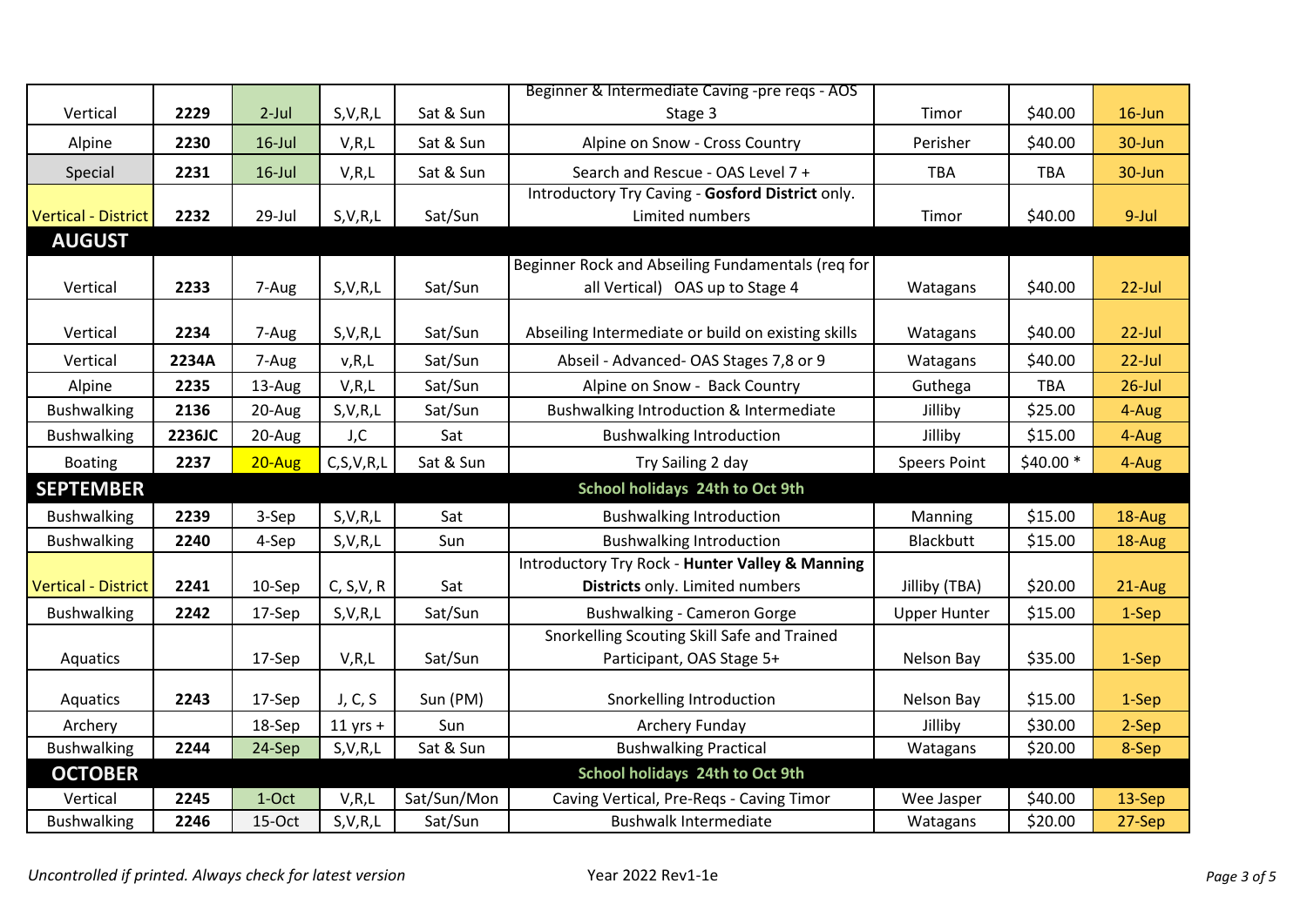|                     |               |          |               |             | Beginner & Intermediate Canoe/Kayak - AOS         |                         |            |              |
|---------------------|---------------|----------|---------------|-------------|---------------------------------------------------|-------------------------|------------|--------------|
| Paddling            | 2247          | 15-Oct   | S, V, R, L    | Sat & Sun   | components to Stage 5                             | <b>Central Coast</b>    | \$30.00    | 29-Sep       |
| Paddling            | 2247CS        | 16-Oct   | C, S          | Sun         | Try Canoe/Kayak Fun Day                           | <b>Central Coast</b>    | \$15.00    | 29-Sep       |
| <b>Bushwalking</b>  | 2248          | $21-Oct$ | S, V, R, L    | Fri/Sat/Sun | <b>Bushwalk Practical - Upper Hunter</b>          | <b>Barrington Tops</b>  | \$20.00    | 5-Oct        |
| <b>Environment</b>  | 2249          | 22-Oct   | C, S, V, R, L | Sat & Sun   | <b>Environmental Camp</b>                         | Myuna Bay               | \$25.00    | 5-Oct        |
|                     |               |          |               |             | Introductory Try Caving - Lake Mac & CC Lakes     |                         |            |              |
| Vertical - District | 2250          | 29-Oct   | S, V, R, L    | Sat & Sun   | District only. Limited numbers                    | Timor                   | \$40.00    | 9-Oct        |
| Paddling            | 2251          | 29-Oct   | V, R, L       | Sat & Sun   | Kayak White Water - Pre-Regs apply                | <b>Barrington River</b> | \$25.00    | 13-Oct       |
| <b>NOVEMBER</b>     |               |          |               |             |                                                   |                         |            |              |
|                     |               |          |               |             | Beginners & Intermediate Canoe/Kayak AOS Stages   |                         |            |              |
| Paddling            | 2252          | 5-Nov    | S, V, R, L    | Sat & Sun   | $1$ to $5$                                        | <b>Clarence Town</b>    | \$30.00    | 19-Oct       |
| Paddling            | <b>2252CS</b> | 6-Nov    | $\mathsf{C}$  | Sun         | Try Canoe/Kayak Fun day                           | <b>Clarence Town</b>    | \$15.00    | $20$ -Oct    |
| <b>Bushwalking</b>  | 2253          | 5-Nov    | S, V, R, L    | Sat & Sun   | <b>Bushwalk Intemediate</b>                       | Manning                 | \$20.00    | 19-Oct       |
|                     |               |          |               |             | Beginner Rock and Abseiling Fundamentals (req for |                         |            |              |
| Vertical            | 2254          | 12-Nov   | S, V, R, L    | Sat/Sun     | all Vertical) OAS up to Stage 4                   | Narara                  | \$40.00    | 27-Oct       |
| Vertical            | 2255          | 12-Nov   | S, V, R, L    | Sat/Sun     | Abseiling Intermediate OAS 5 or 6 or 7            | Narara                  | \$40.00    | 27-Oct       |
| Vertical            | 2256          | 12-Nov   | V, R, L       | Sat/Sun     | Abseil - Advanced, OAS -7+                        | Narara                  | \$40.00    | $26$ -Oct    |
|                     |               |          |               |             |                                                   |                         |            |              |
| Vertical            | 2258          | 19-Nov   | S, V, R, L    | Sat & Sun   | Caving, Into & Intermediate - Pre RreqOAS Stage 4 | Timor                   | \$40.00    | 3-Nov        |
| Archery             | <b>State</b>  | 19-Nov   | V.R,L         | Sat/Sun     | Archery NSW State course                          | Jilliby                 | <b>TBA</b> | <b>State</b> |
|                     |               |          |               |             | Snorkelling Scouting Skill Safe and Trained       |                         |            |              |
| Aquatics            | 2259          | 12-Nov   | V, R, L       | Sat         | Participant, OAS Stage 5+                         | Nelson Bay              | \$35.00    | 27-Oct       |
| Aquatics            | 2259PM        | 13-Nov   | J, C, S       | Sun (PM)    | Snorkelling Introduction                          | Nelson Bay              | \$15.00    | $27-Oct$     |
|                     |               |          |               |             | Rock Climbing Intro - must have done Beginner     |                         |            |              |
| Vertical            | 2260          | 26-Nov   | S, V, R, L    | Sat & Sun   | Rock & Abseil                                     | <b>Boat Harbour</b>     | \$20.00    | 10-Nov       |
| <b>DECEMBER</b>     |               |          |               |             |                                                   |                         |            |              |
| Paddling            | 2261          | 3-Dec    | V, R, L       | Sat & Sun   | Kayak White Water - Pre-Regs apply                | <b>Barrington River</b> | \$25.00    | 17-Nov       |
| Vertical            | 2262          | 10-Dec   | V, R, L       | Sat & Sun   | Canyoning - Intro & Intermediate                  | Blue Mtns?              | \$40.00    | 24-Nov       |
|                     |               |          |               |             |                                                   |                         |            |              |
| <b>NOTES:</b>       |               |          |               |             | SEE BELOW FOR ADDITIONAL NOTES                    |                         |            |              |